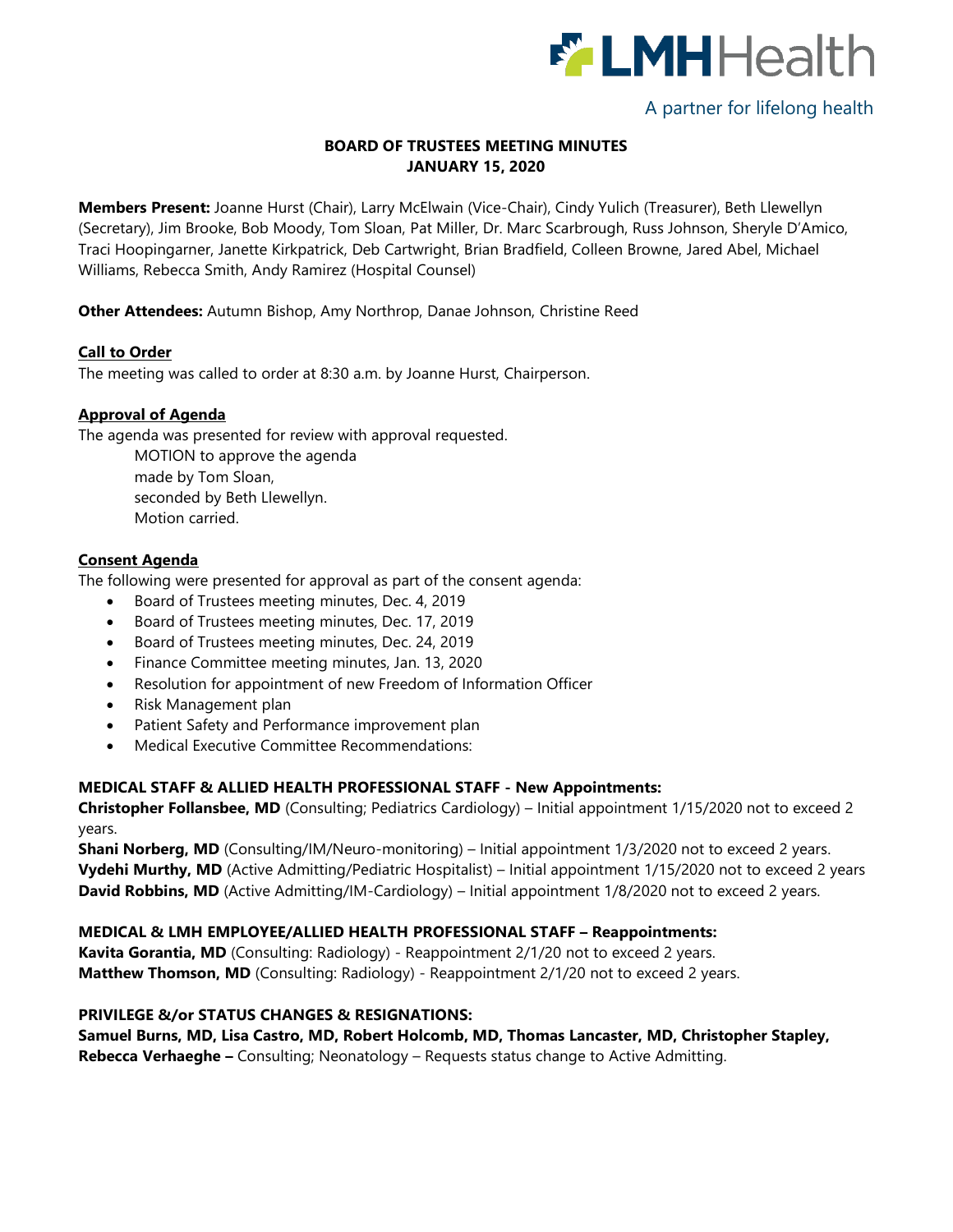

MOTION to approve the consent agenda Made by Larry McElwain Seconded by Cindy Yulich. Motion carried.

#### **Chairperson of the Board Report**

Joanne Hurst shared her thoughts, vision and expectations for 2020 with the board.

# **CEO and Executive Team Report**

- **CEO Report:** Russ Johnson reported on the following:
	- o His outlook for 2020 and what the areas of focus of the Senior Leadership Team will be. Destination Health has provided a strong framework to make significant progress over the last three years. In 2020, the emphasis will be pace and focus and on making the most of the investments made over the last three years. This will be accomplished by concentrating on three main areas: clinical safety and quality; stewardship and value; and strategic relationships. These areas will include special attention to communication with stakeholders, engagement with providers and clinicians, and relationship with community partners.
		- Discussion followed about how LMH Health is helping support community partner organizations.
	- o A request for LMH Health's support to the Community Remembrance Project Coalition, which is a part of the Equal Justice Initiative
		- The EJI recognizes the victims of lynching by collecting soil from lynching sites, erecting historical markers and creating a national memorial that acknowledges the horrors of racial injustice. The EJI has documented more than 4400 racial terror lynchings in 12 Southern states, and more than 300 in eight states outside the South, between the end of Reconstruction in 1877 and 1950. During the October 2019 quarterly meeting of the LMH Health Community Inclusion, Diversity and Equity Advisory Council, Ursula Minor, President of the Lawrence Chapter of the NAACP, informed the Council about the Chapter's intent to erect a historical marker indicating that three African American Men were lynched in 1882, from the bridge in Lawrence that spans the Kansas River. It has been requested that LMH Health support the efforts of the local chapter of the NAACP and the Equal Justice Initiative by signing an agreement to participate in this project.
		- Discussion followed about the importance of this project and its tie to the hospital's founding purpose by Elizabeth Watkins.

MOTION for LMH Health to support the Community Remembrance Project Coalition Made by Cindy Yulich Seconded by Larry McElwain Motion carried.

 **CFO Remarks:** Deb Cartwright introduced herself to the board, gave the board an overview of her background and observations from her first 30 days as CFO.

#### **LMH Health Foundation Report**

- Joanne Hurst reported on the recent LMH Health Foundation Board meeting. The meeting topics included the following:
	- o Election of new officers
	- o A panel of surgeons who discussed the merits of robotic surgery